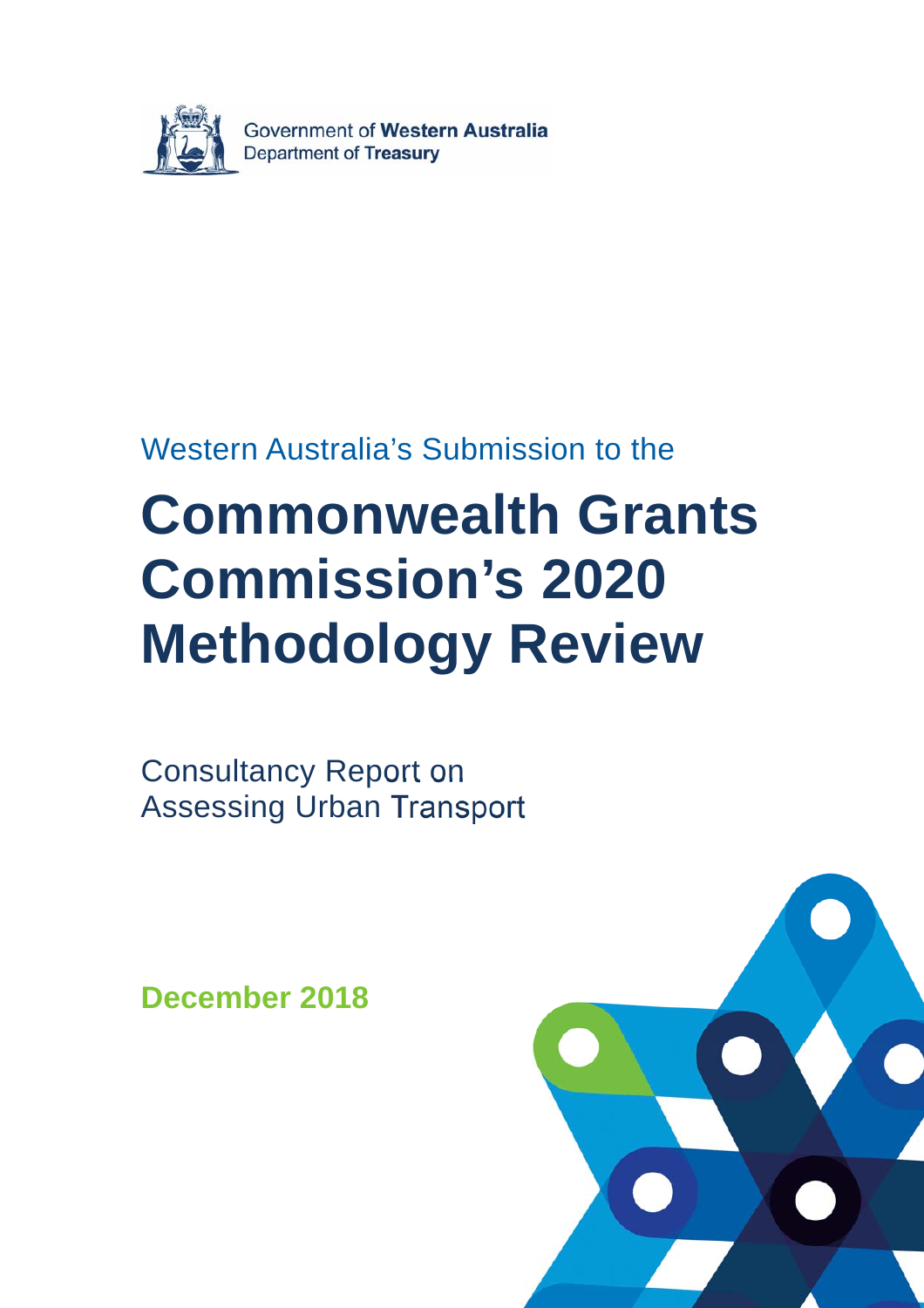#### **Key Points**

- The theoretical specification of the model is weak. In fact, there is no market model as such (i.e. based on equilibrium of demand and supply) and, by selecting multiple proxy variables, the final model specification is a long way from its theoretical underpinnings.
	- The consultants have suggested that passenger numbers are a good proxy for congestion costs, but we consider the supporting analysis to lack validity.
- The preferred model seems to have been selected for its 'goodness of fit' rather than conceptual merit.
	- $-$  This is a form of data mining.<sup>1</sup>
	- Looking at the consultants' other models, there is evidence that the preferred model is misspecified.
- All the consultants' variables are affected by policy. The CGC would need to make adjustments to remove the policy influences.
- There should be no expectation that per capita expenses should keep growing with city size (they may initially grow as train systems are put in place).
- Little conceptual or empirical evidence is presented to justify the consultants' view that infrastructure spending has the same profile as net operating expenses.
- Overall, public transport is difficult to model so an equal per capita (EPC) assessment of both urban transport net expenses and investment best reflects a policy neutral assessment of need.

This submission responds to the final Jacobs consultancy report on assessing urban transport, commissioned by the Commonwealth Grants Commission (CGC) for the 2020 Review. $2$ 

Although the report has a wide coverage of issues, we have concerns about its modelling specification, assumptions and conclusions. Our concerns are around four main issues:

- modelling specification;
- lack of policy neutrality;
- the assumption that costs per capita increase with population; and
- investment expenditures.

<sup>-</sup>1 Not in principle an illegitimate activity, but one that should be seen as a precursor to developing a robust model based on sound conceptual foundations.

<sup>2</sup> Jacobs (2018), *Urban Transport Consultancy Stage 2 Final Report,* Stage 2 Report to the Commonwealth Grants Commission, IA174500.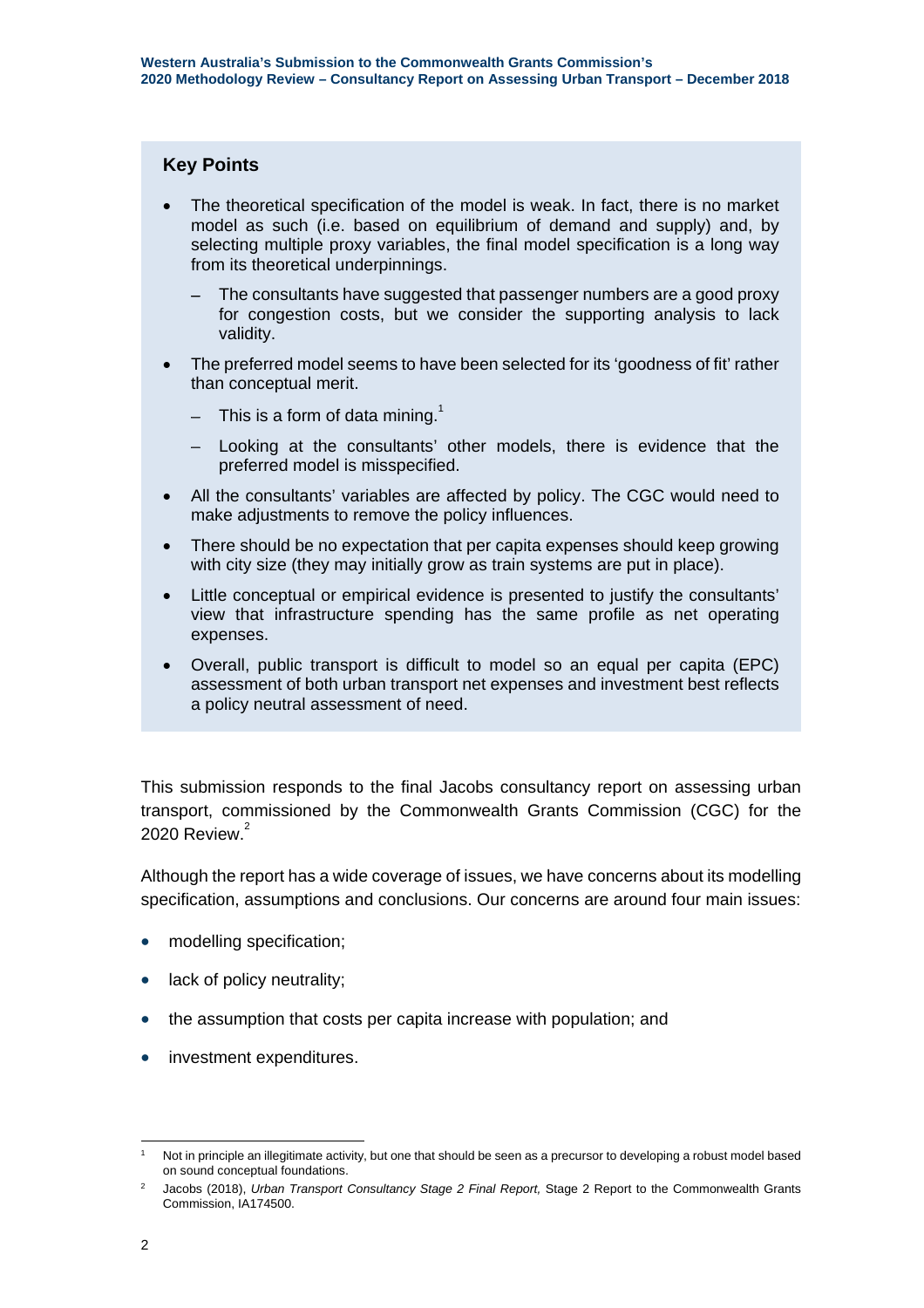## **Modelling specification**

### *Theory issues*

In a standard market analysis, an equilibrium condition is set where demand is equal to supply. This is similar to the approach the CGC used in the 1999 Review for urban transport,<sup>3</sup> where demand and supply functions were estimated and an equilibrium solution found. However, for this review, the consultants suggest that a demand and supply curve analysis is not viable due to a lack of data. $4$ 

The consultants' preferred theoretical specification for the public transport assessment is a single equation where net per capita expenses (E) are a function of service volume (V), factor prices (F) and city specifics (C). However, the consultants respecify the theoretical model with reference to a demand variable (D) to proxy volume and a supply variable (S) to proxy volume and factor prices, while retaining city specifics.

The consultants then identify a series of proxy variables. The demand variable is proxied by a density measure. The supply variable is proxied by congestion, which is further proxied by bus and train passengers. City specifics are identified by travel distance to work and a topography measure, which is proxied by mean slope of the land.





 $\frac{1}{3}$  Commonwealth Grants Commission (1999), *Commonwealth Grants Commission Report on General Revenue Grant Relativities 1999 Review. Working Papers*, ISBN (SET) 0642 389603.

<sup>4</sup> Jacobs (2018), *Urban Transport Consultancy Stage 2 Final Report,* Stage 2 Report to the Commonwealth Grants Commission, IA174500, page 7.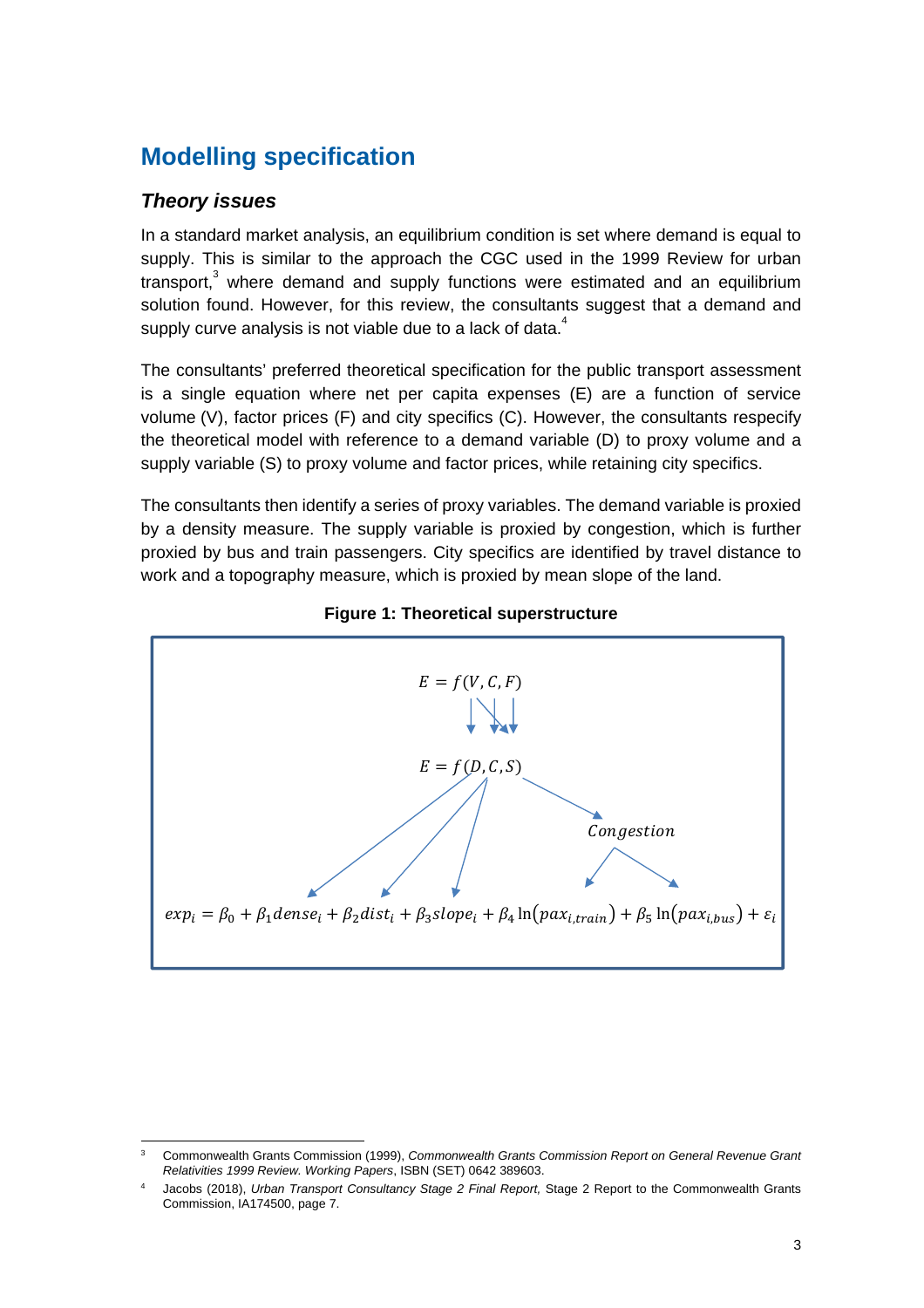This layering of proxies means that the final specification is a long way from the theoretical starting point.

• Notably, bus and train passengers are proxies of a proxy of a proxy. They are used to proxy congestion, which is used to proxy a supply variable, and are ultimately used to proxy volume and factor prices.

The association of explanatory variables with demand, supply or city-specific characteristics is inexact.

- Density is said to be a demand variable, but equally will affect unit costs of supply (indeed, the CGC at one stage used density as a measure of total disability for urban transport).
- Distance to work is said to be a city-specific variable, but equally affects demand (i.e. the kilometre aspect of passenger-kilometres related to employment travel but not travel by school children or those not in the workforce).
- The consultants state: "Bus and train passenger counts are robust variables for supply or network related variables such as congestion or the cost of provision."
	- However, bus and train passenger counts relate to quantity demanded. They do not capture excess supply.

The consultants' discussion of congestion and possible proxies for it (i.e. population, employment, public transport passengers) is problematic.

 The Bureau of Infrastructure, Transport and Regional Economics (BITRE) in the Department of Infrastructure and Regional Development calculate congestion costs as:

…the estimated deadweight losses (DWLs) associated with a particular congestion level – which, reiterating, give a measure of the costs of doing nothing about congestion or the avoidable costs of traffic congestion.<sup>6</sup>

• Therefore, congestion is considered a negative externality, which is by definition a market failure, requiring government policy. Congestion costs from a policy perspective measures social gains to be had if Marginal Social Costs are equalised to Marginal Social Benefits. Ultimately the consultants measured the social costs of not having a perfectly efficient and effective urban transport policy. Therefore, the indirect assumption is that the number of public transport passengers is a proxy of social gains associated with addressing policy flaws. This makes it unlikely that congestion is a policy neutral measure.

<sup>-</sup><sup>5</sup> ibid. page 1.

<sup>6</sup> Department of Transport and Regional Services (2007), *Estimating Urban Traffic and Congestion Cost Trends for Australian Cities.* Working Paper No. 71.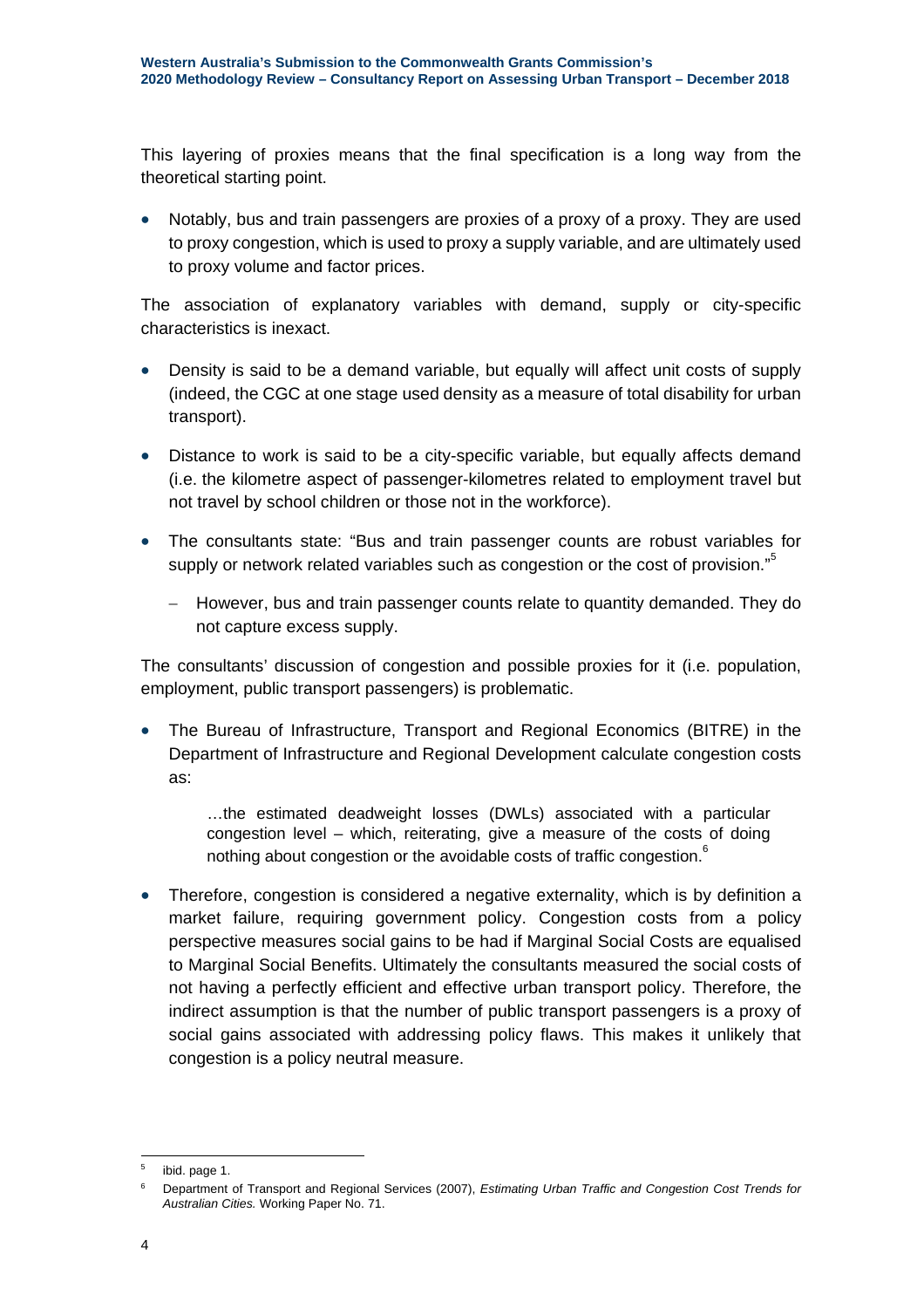- Nevertheless, the consultants suggest that population, employment by place of work and passenger numbers could all serve as proxies for per capita congestion because there is a good correlation in each case (at least with a non-linear fit). For example, the consultants say that "in a regression analysis, population will accurately depict the effects of congestion and vice versa."7 It is correct that proxies need to have a two-way causal link to be proxies. However, it would be entirely implausible to assert such a link between congestion and population, or employment or passenger numbers. Indeed, if passenger numbers were sufficiently high, congestion could be low. The consultants are in effect assuming that a proxy simply has to trend in the same direction as the primary variable, which does not even require a one-way causal link.
- Finally, the consultants reject population as an explanatory variable on the basis that it "will test models in which population enters the regression as part of the dependent variable"<sup>8</sup> (i.e. expenditure per capita). However, expenditure per person is not intrinsically related to population and can therefore legitimately be regressed against population (or variants of it such as log (population)). The CGC's current analysis of urban transport regresses per capita spending against log (population), and this is not intrinsically wrong.

#### *Modelling issues*

The consultants say that:

We tested a wide range of explanatory variables to identify those that produced the best statistical fit....<sup>9</sup>

This is a form of data mining.

It means that measures of  $R<sup>2</sup>$  or statistical significance or bias across States don't have the significance that they might have if there were a firm conceptual underpinning. If you pick a model on the basis of how it performs, you are by definition biasing the usual tests of the model's integrity.

Even so, with a weak theoretical specification, testing for statistical significance is an important component of the assessment of any model. Hence it is difficult to understand the following comment by the consultants.

With regards to the statistical significance of variables, we would recommend placing less weight on p-values relative to other model and/or variable selection indicators.<sup>10</sup>

It is also unclear why the consultants have used explanatory variables that are highly correlated, and why the consultants do not think this leads to multicollinearity problems.

<sup>-</sup>7 Jacobs (2018), *Urban Transport Consultancy Stage 2 Final Report,* Stage 2 Report to the Commonwealth Grants Commission, IA174500, page 27.

 $8$  ibid., page 27.

<sup>&</sup>lt;sup>9</sup> ibid., page 1.

 $10$  ibid., page 48.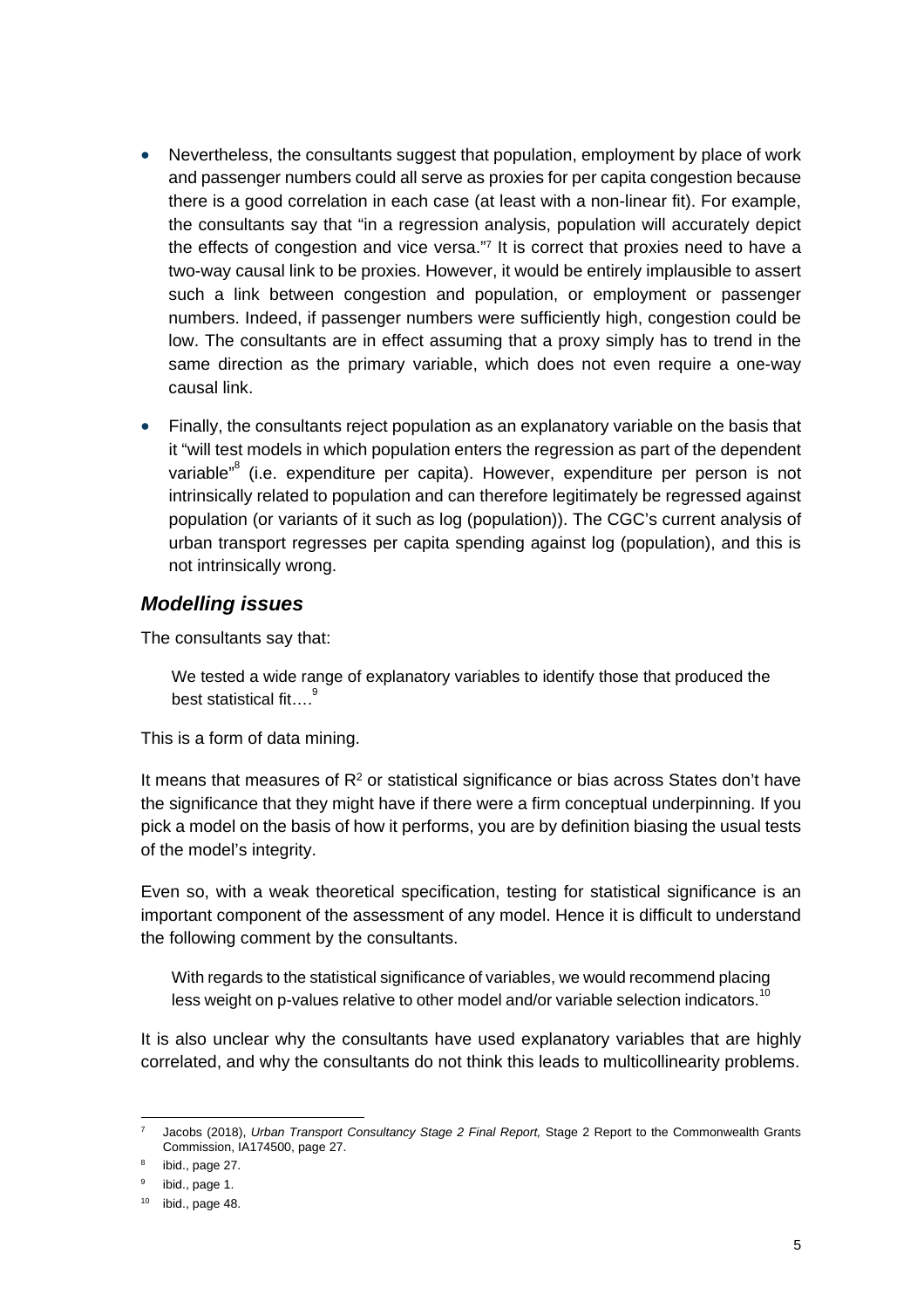We consider that the consultants have not demonstrated the superiority of its model 1b over the alternative models 2b, 3b, 4b and  $5a/b$ .<sup>11</sup>

- The alternative models are not as well documented as model 1b.
- The plots of variance across States (where provided) provide incomplete information.
- Model 1b uses passenger numbers as an explanatory variable, which is likely to be more policy influenced than the alternative variables used in the other models (employment, SEIFA).
- Only model 4b tests for the significance of rail systems, which is likely to be an important explanatory variable. (The model also includes dummy variables for ferry and tram systems, but as these systems are in limited use, the quantification of their impact through regression analysis is likely to capture issues unrelated to ferries and trams.)

The explanatory power of the consultants' model across significant urban areas (SUAs) ranging from tens of thousands to millions of people is unclear. The public transport systems for small communities bear little resemblance to the systems serving the larger cities. It is unclear that the estimated coefficients would look similar if the model were estimated only for small SUAs or medium SUAs or large SUAs.

Urban rail services are distinctly different from urban bus services. For example, the operation of bus services is significantly more flexible than rail services. Bus routes, volumes and frequency could easily be adjusted to changing circumstances. On the other hand, the inflexible nature of rail services requires significantly more focus on urban planning and development. As well, bus services in conjunction with rail services need to be carefully designed to optimise the use of the combined public transport system, including through the use of feeder services.

This suggests a two model approach that splits the cities with urban rail services from the rest of the SUAs.<sup>12</sup> As there are only five SUAs with developed urban rail systems (excluding those with feeder lines from other SUAs), there is not enough data to do other than an equal per capita (EPC) assessment among these SUAs. A simplified consultanttype analysis for the smaller SUAs could be considered, with a minimal number of cityspecific adjustments.

Based on pervasive policy impacts and the wide range of unobservable city specifics, the pragmatic approach would be an EPC assessment across all public transport, as we argued in our submission on the draft assessment papers.

-

<sup>&</sup>lt;sup>11</sup> Models 1a, 2a, 3a and 4a lack plausibility.

<sup>&</sup>lt;sup>12</sup> See page 8 of this submission for further discussion on the appropriateness of the consultants' model.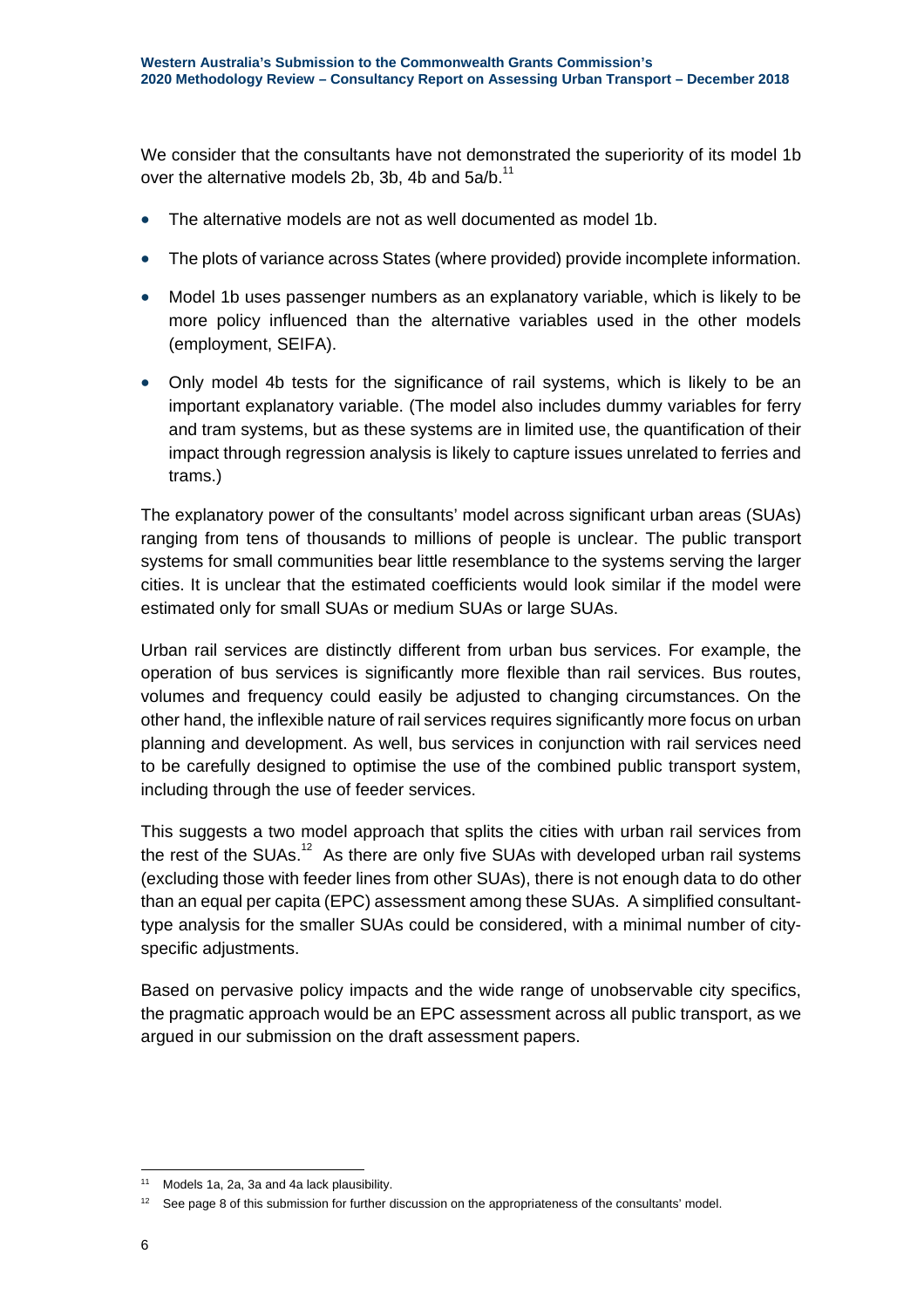## **Lack of policy neutrality**

The CGC indicates that policy neutrality:

aims to ensure that State policy choices have minimal direct influence on HFE assessments and conversely, that HFE has minimal direct influence on State policy choices<sup>13</sup>

As explained in our previous submissions we consider that policy neutrality needs much greater emphasis. This is because policy neutrality is critical to proving that the 'same effort' requirement of HFE is being achieved.

The consultants' treatment of policy issues is clear. As explained at the December 2018 telepresence meeting on transport, the consultants consider that it is up to the CGC to make any necessary policy adjustments.

The position taken in the consultants' report is that:

In our opinion, policy neutrality and a reliable model can only be ensured following a two-step modelling process.

- 1) Estimate a model that includes variables accounting for **both** policy-related and policy neutral cost drivers.
- 2) Use this model to adjust the expenditure observations to policy neutral levels by removing the effect of policy variables on expenditure. Funds can then be allocated based on the relationships of these standardised expenditure levels.<sup>14</sup>

The consultants' report uses an illustrative example to show the dangers of not taking into account policy differences, but thereafter ignores the issue. Without applying the two-step approach, the consultants' report then declares:

As the model captures all key relevant (theoretical) drivers, its forecasts can be considered a relevant benchmark for appropriate expenses under each SUA's specific attributes. Hence, it can be applied to derive a policy neutral benchmark per capita expense level for all SUAs.<sup>15</sup>

Therefore this equation (the consultants' preferred model 1b) has no adjustments for policy neutrality:

$$
exp_i = \beta_0 + \beta_1 dense_i + \beta_2 dist_i + \beta_3 slope_i + \beta_4 ln(pax_{i, train}) + \beta_5 ln(pax_{i, bus}) + \varepsilon_i
$$

<sup>-</sup>13 Commonwealth Grants Commission (2017), *The Principle of HFE and its Implementation*, Commission Position Paper CGC 2017-21, page 19.

<sup>14</sup> Jacobs (2018), *Urban Transport Consultancy Stage 2 Final Report,* Stage 2 Report to the Commonwealth Grants Commission, IA174500, pages 9-11.

 $15$  ibid. page 2.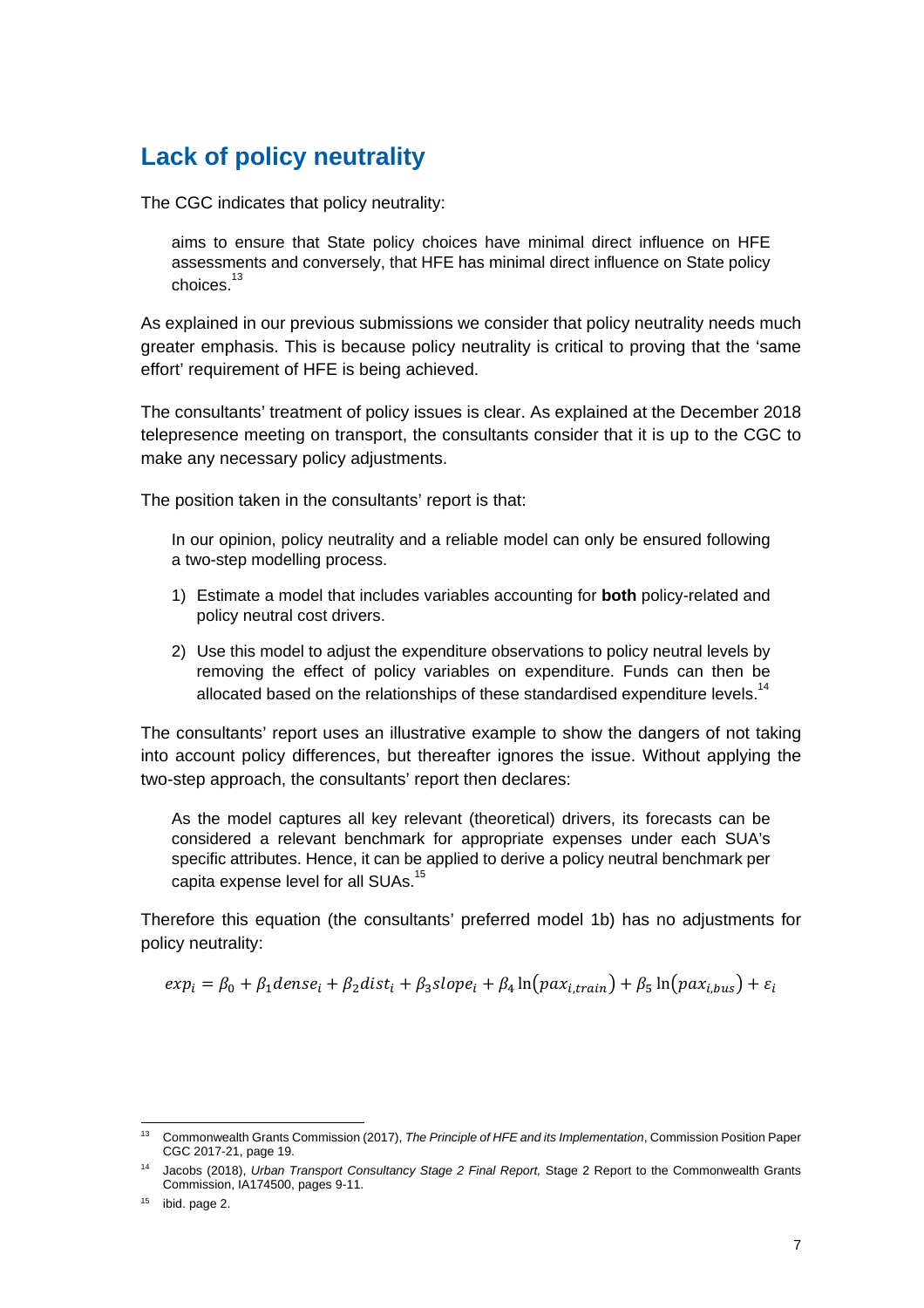| <b>Variables</b>                                      | <b>Directly</b>                                                                                                                                                                                                                            | <b>Indirectly</b>                                                                                                               |
|-------------------------------------------------------|--------------------------------------------------------------------------------------------------------------------------------------------------------------------------------------------------------------------------------------------|---------------------------------------------------------------------------------------------------------------------------------|
| Density<br>Distance travelled<br>Slope                | policy influenced                                                                                                                                                                                                                          | policy influenced<br>Town planning<br>Infill development<br>Availability of public<br>transport<br><b>Building restrictions</b> |
| Train passengers<br>Bus passengers<br>Net expenditure | Price of tickets<br>$\bullet$<br>Availability of services<br>Reliability of services<br>Quality of services<br>Operational efficiency<br>System design (choice of<br>routes, modal connections,<br>modal composition, trip<br>frequencies) |                                                                                                                                 |
| Per capita<br>expenses                                | All of the above                                                                                                                                                                                                                           | All of the above                                                                                                                |

#### **Table 1: Policy drivers of selected variables**

- Western Australia considers that all the variables in the model are either directly or indirectly influenced by policy.
- Our presentation to the CGC on 2 August 2018 highlighted that efficiency can vary significantly across States, in terms of both input costs (e.g. staffing of trains) and system design (e.g. choice of routes, siting of stations and modal connectivity).
- The only policy neutral assessment for Public Transport would be an EPC assessment.
- Adopting a policy-centred rather cost-centred assessment in this area (e.g. "big cities choose to spend more on public transport than small cities") would have ramifications across many other CGC assessments, such as utility subsidies, economic development and mining revenues.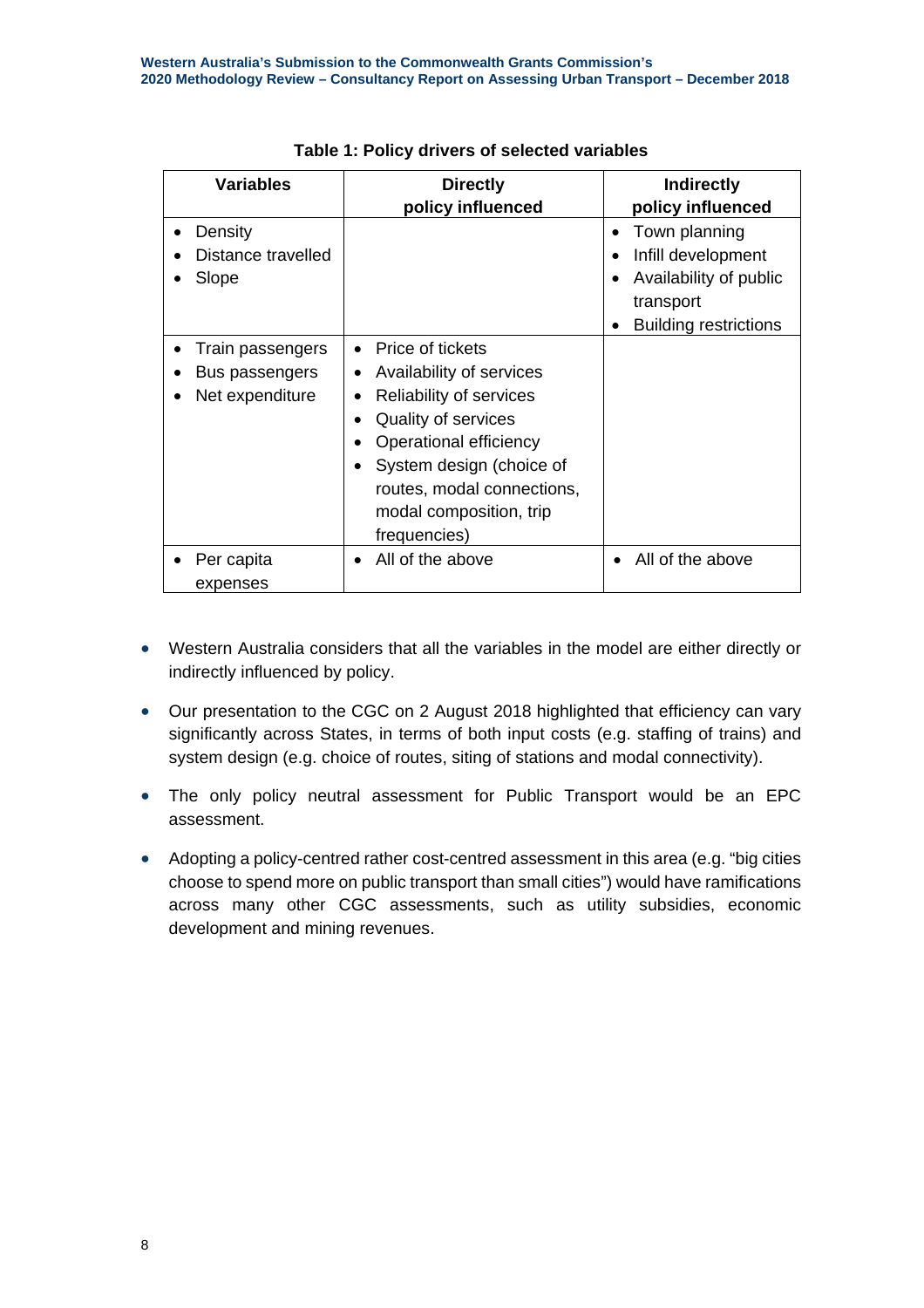## **Increasing cost per capita as population increases**

The consultants expect an increasing cost per capita in the provision of public transport services:

The estimates in the [preferred] model follow intuition as the results suggest that net expenses per person:

- increase with urban density (representing demand);
- increase with the distance to work (representing network complexity);
- increase with mean land slope (depicting topographical complexity); and
- $\bullet$  increase with train and bus passengers.<sup>16</sup>

Actually, the model is not particularly supportive of the consultants' intuition, as the coefficient for bus passengers is well below significance level and the strongly significant coefficient for train passengers may simply reflect the lack of a train dummy variable. Model 4b provides some evidence that this is the case.<sup>17</sup> On page 5 we suggested that it was more conceptually appropriate to analyse public transport through two distinct models, one for SUAs with buses and possibly train feeder routes, and another for SUAs with internal rail systems.

Regardless of the details of model structure, as the population grows, it could be expected that bus and train passenger kilometres grow more than proportionally, increasing net expenses per person if unit costs and fare recovery per passenger kilometre don't change. However, we can also expect economies of scale decreasing net expense per person. Which is the dominating force?

Notably the CGC's 1999 Review, based on a supply-demand analysis, concluded that New South Wales' urban transport costs were below average. Economies of scale dominated the increasing use.

The consultants' analytical framework reflects economies of scale, graphically illustrating a downward sloping long-run average cost curve.<sup>18</sup> This explanation is consistent with standard economic theory and indicative of a natural monopoly. The consultants also acknowledge studies supporting economies of scale across both bus and rail transport.

-

<sup>16</sup> ibid. pages 2, 50, 97, 100, 104.

<sup>&</sup>lt;sup>17</sup> Model 4b uses employment rather than passenger numbers as an explanatory variable (well below significance level) and a train dummy variable which is apparently significant (although not being marked as such) even though one could expect the significance to be diluted by the confounding influence of the tram and ferry dummy variables in Model 4b, and also diluted by the possibly non-optimal specification of the train dummy variable (SUAs with only feeder rail from other SUAs have a different cost experience and are best not classed as train SUAs).

<sup>18</sup> ibid. page 5.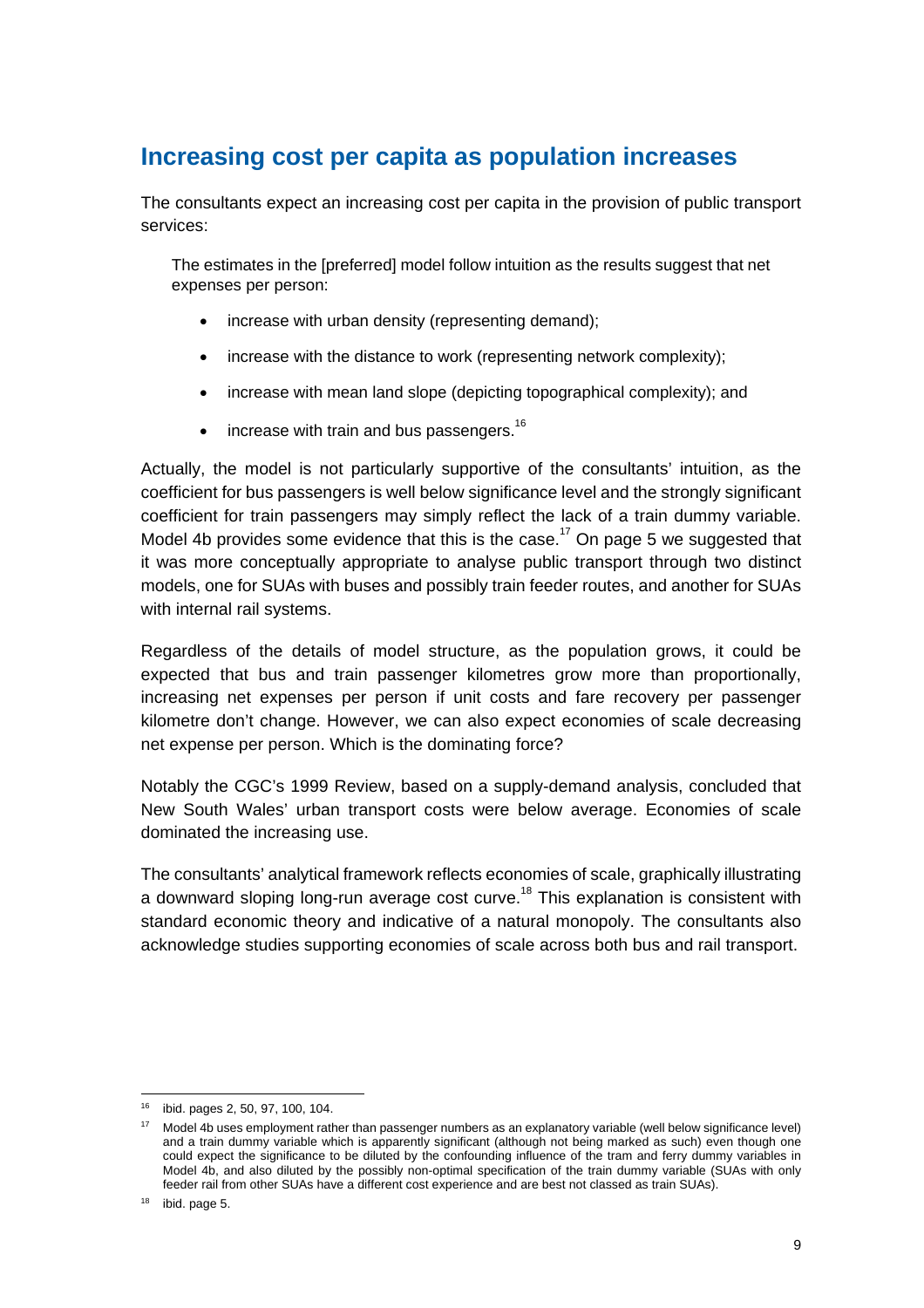Based on these insights one would expect to at least see economies of scale across both key modes in a wider sense: The associated coefficients do not necessarily have to be negative – this would imply lower cost per capita or passenger – but could just show slowing growth for additional passengers.<sup>19</sup>

Economies of scale are not explicitly considered in the rest of the study. Rather, economies of scale are implicitly embedded in the coefficients of explanatory variables for modelling per capita expenses, and act as a counterforce by reducing the values of these coefficients and hence reducing increases in net per capita expenditure with increasing urban size.

The fact that there are embedded economies of scale can be extracted from the consultants' analysis of spending versus passenger kilometres shown in Figure 2.



**Figure 2: Reconstructed net expenses** *versus* **transport task by capital city, per capita average of 2009-10 to 2011-12** 

Source: Reconstructed from the consultants' report.<sup>20</sup>

Using the data points from the above graph together with population numbers one can derive the embedded economies of scale illustrated in Figure 3. However, an important qualification is that the observed level of economies of scale may be affected by policy influences discussed above, and may understate the underlying influence of economies of scale.

This figure can be compared with the somewhat stronger economies of scale derived by the CGC in the 1999 Review shown in Figure 4.

<sup>19</sup> ibid. page 8.

 $20$  ibid. page 24.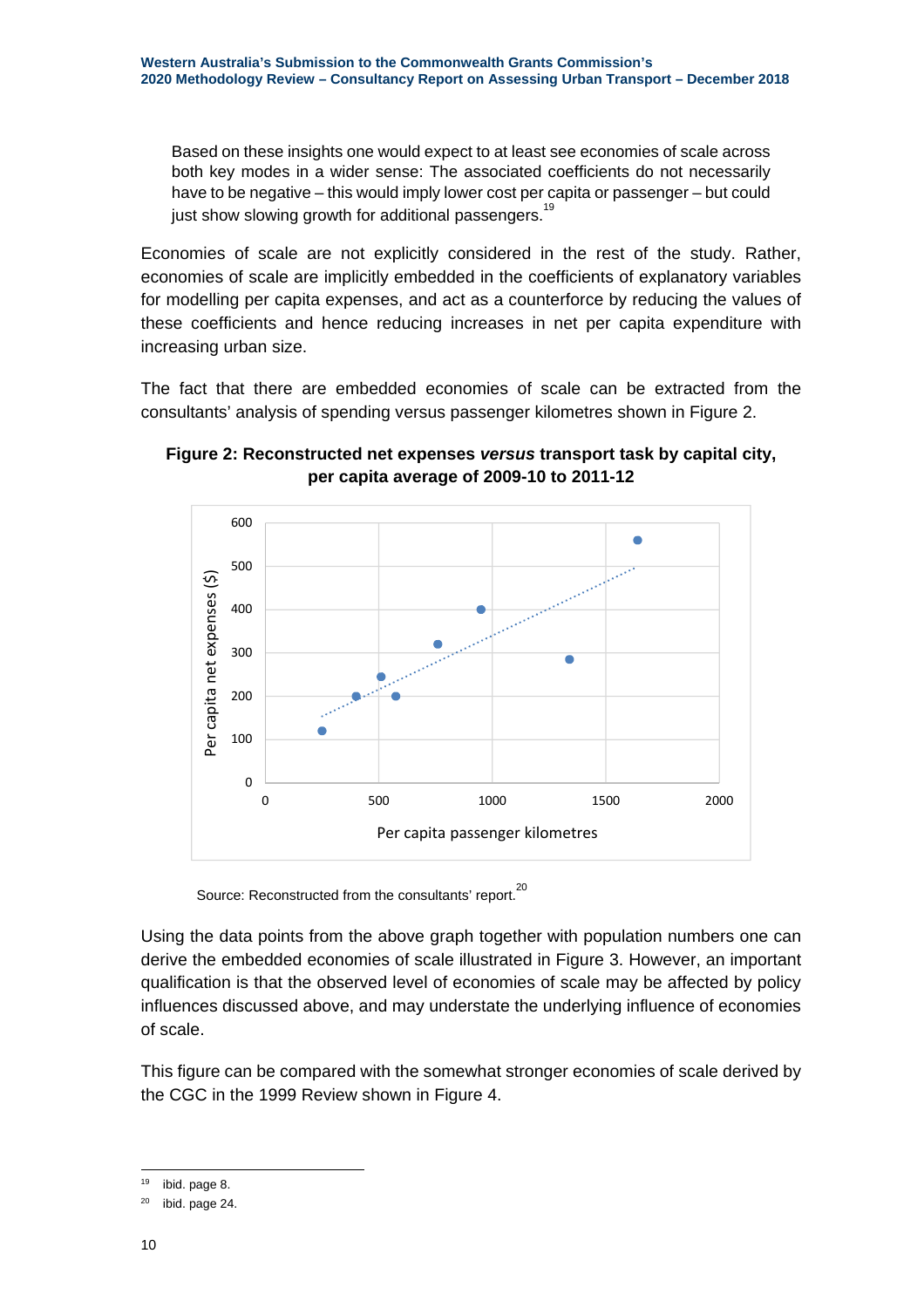

**Figure 3: Embedded economies of scale: passenger kilometre cost with population** 

Source: Western Australian Department of Treasury.



#### **Figure 4: Economies of scale, 1999 Review**

 $21$ 21 Commonwealth Grants Commission (1999), *Commonwealth Grants Commission Report on General Revenue Grant Relativities 1999 Review. Working Papers*, ISBN(SET) 0642 389603.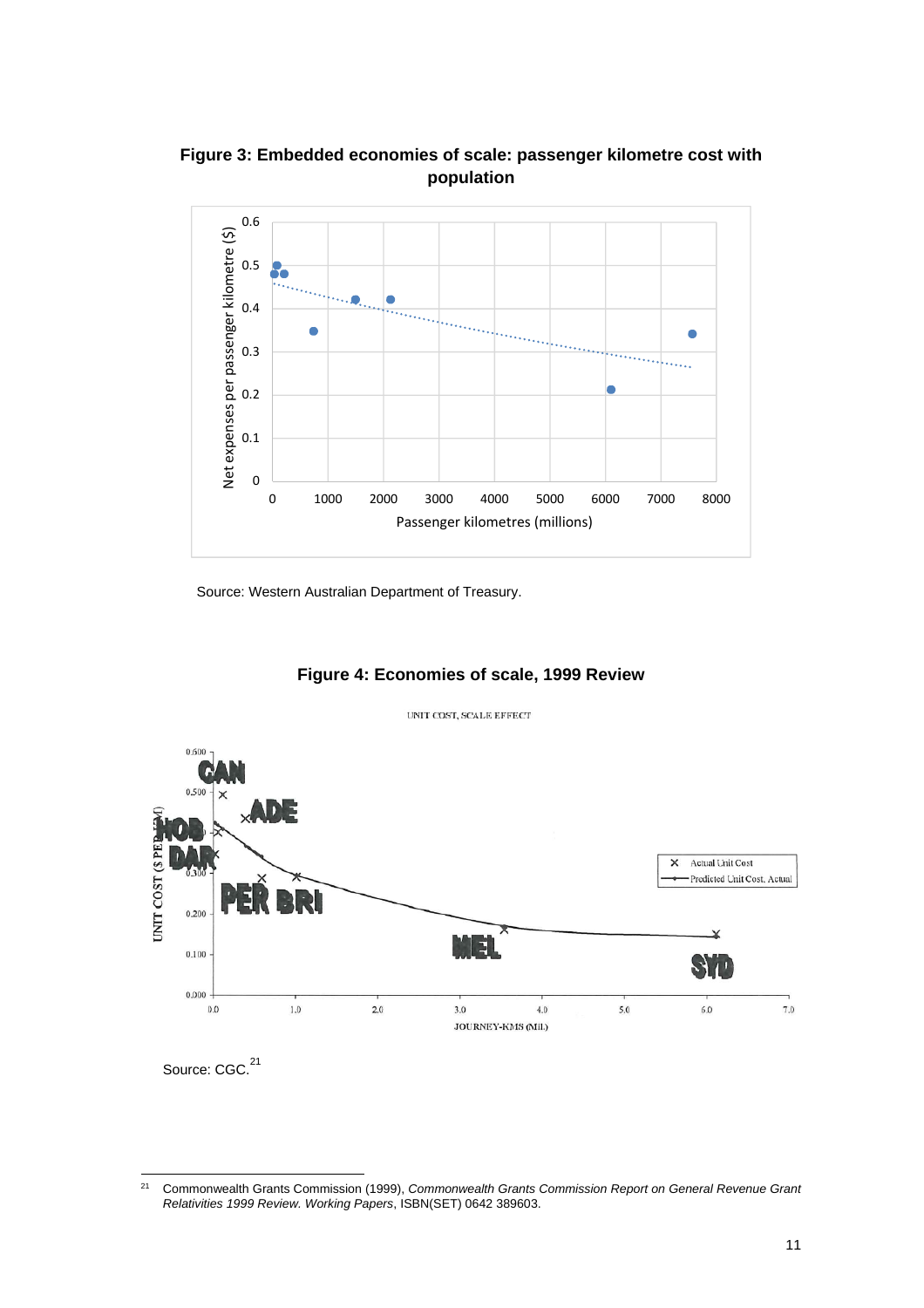Overall, it appears that there should be no *a priori* expectation that per capita expenses should keep growing with city size (they may initially grow as train systems are put in place). Careful analysis, teasing out the impact of policy, is required to settle the issue, but the required data is unlikely to be available.

## **Investment expenditures**

The consultants argue that the recurrent expenditure model should be used to estimate investment expenditures. They argue that for a system in 'equilibrium' there is a close correlation between recurrent expenditure and investment needs. Although the model is presented as a long-run model, little conceptual or empirical evidence is presented.

- The North American data quoted by the consultants for a stable relationship between operating and capital costs may simply reflect financing practice rather than drivers of need (so the system capacity and quality may be a balancing item and the financing practice may not be sustainable in the long run). The (presumably) aggregated data may also mask differences between systems.
- The consultants argue that the 19 available data points for investment in Australian SUAs (9 from Western Australia) may not be sufficient to model investment robustly. But, they plot the 19 investment data points against operating expenses to build a case for their recommendation and accept those results as reliable. The high 0.98 correlation coefficient may reflect one outlier. $22$
- The consultants assume that quality improvements lead to higher unit costs (for example air conditioning, timetable reliability, etc.). However, even though the total cost might increase, cost per passenger might decrease if more passengers use the service.

We doubt that analysis of Australian investment data would reveal much about long-run public transport investment needs. Expansion of capacity takes time, is lumpy (smooth marginal adjustments are not practical) and precedes recurrent expenditure. For example, the current METRONET program, started in 2018, is being progressively implemented and won't be fully commissioned (and fully reflect recurrent costs) until the period beyond the forward estimates.

The timing and nature of investment is strongly influenced by political factors, competing demands, economic cycles and funding availability.

<sup>22</sup> It is characteristic of ordinary least squares estimation that a single outlier can be the difference between a high and low correlation coefficient.